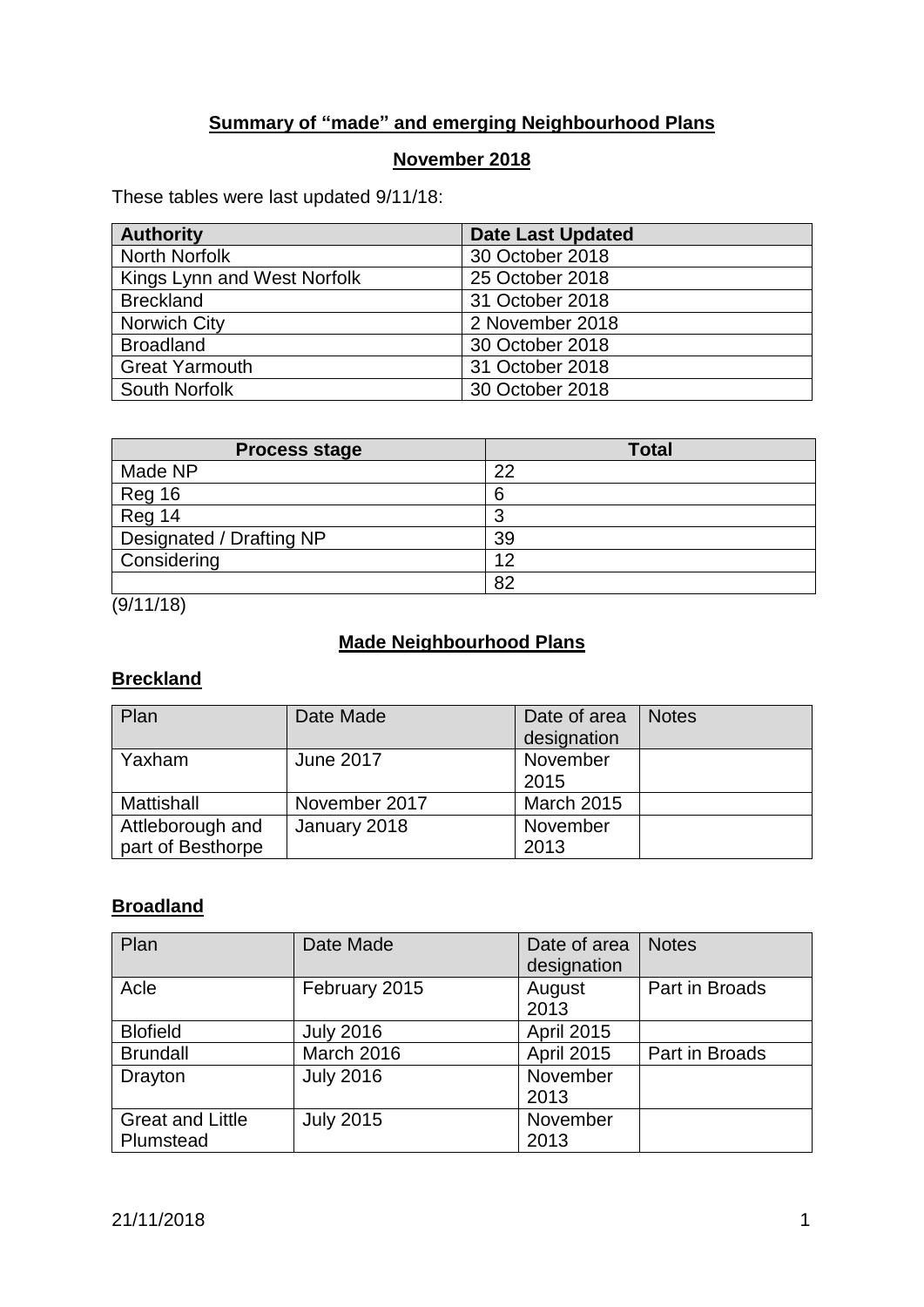| Hellesdon  | 19 December 2017 | February          |                |
|------------|------------------|-------------------|----------------|
|            |                  | 2016              |                |
| Old Catton | <b>July 2016</b> | <b>April 2015</b> |                |
| Rackheath  | <b>July 2017</b> | <b>July 2015</b>  |                |
| Salhouse   | <b>July 2017</b> | January           | Part in Broads |
|            |                  | 2015              |                |
| Sprowston  | May 2014         | December          |                |
|            |                  | 2015              |                |
| Strumpshaw | <b>July 2014</b> | December          | Part in Broads |
|            |                  | 2012              |                |
| Horsford   | <b>July 2018</b> | <b>April 2016</b> |                |

## **Broads Authority**

See other districts for parishes partly within the Broads boundary.

#### **Great Yarmouth**

| Plan        | Date Made | Date of area   Notes<br>designation |  |
|-------------|-----------|-------------------------------------|--|
| <b>None</b> |           |                                     |  |

#### **King's Lynn and West Norfolk**

| Plan                 | Date Made     | Date of area     | <b>Notes</b>             |
|----------------------|---------------|------------------|--------------------------|
|                      |               | designation      |                          |
| <b>Brancaster</b>    | November 2015 | <b>June 2013</b> | <b>Currently working</b> |
|                      |               |                  | on NP review             |
| South Wootton        | November 2015 | February         |                          |
|                      |               | 2013             |                          |
| <b>Walpole Cross</b> | October 2017  | November         |                          |
| Keys                 |               | 2013             |                          |
| West Winch &         | October 2017  | February         |                          |
| <b>North Runcton</b> |               | 2013             |                          |

#### **North Norfolk**

| Plan        | Date Made | Date of area   Notes<br>designation |  |
|-------------|-----------|-------------------------------------|--|
| <b>None</b> |           |                                     |  |

## **Norwich City**

| Plan        | Date Made | Date of area   Notes |  |
|-------------|-----------|----------------------|--|
|             |           | designation          |  |
| <b>None</b> |           |                      |  |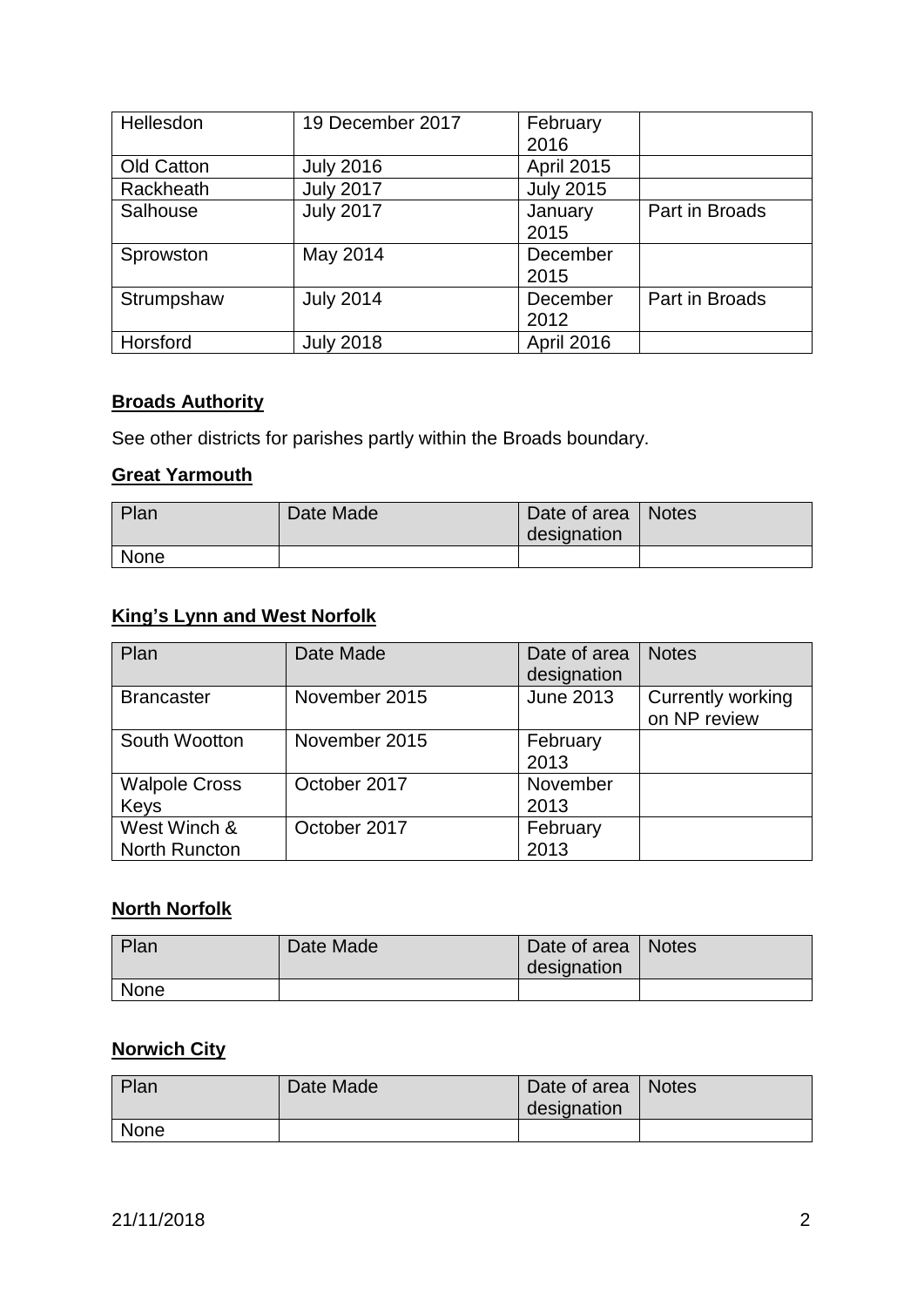## **South Norfolk**

| Plan        | Date Made     | Date of area   Notes<br>designation |  |
|-------------|---------------|-------------------------------------|--|
| Cringleford | February 2014 |                                     |  |
| Mulbarton   | February 2016 |                                     |  |
| Easton      | December 2017 |                                     |  |

# **Emerging Neighbourhood Plans**

## **Breckland**

| Plan                              | <b>Current Status</b>                                                             | Date of area<br>designation | <b>Notes</b>                                                  |
|-----------------------------------|-----------------------------------------------------------------------------------|-----------------------------|---------------------------------------------------------------|
| Carbrooke                         | On hold                                                                           | n/a                         | Meeting held                                                  |
| Croxton,<br><b>Brettenham and</b> | Reg. 18 Modification<br>Consultation - complete                                   | <b>July 2014</b>            | Next stage -<br>Referendum Jan                                |
| Kilverstone                       | (Sept – Oct 2018)                                                                 |                             | 2019                                                          |
| Dereham TC                        | Initial Plan drafted                                                              | August 2015                 | Next stage -<br>Reg.14*                                       |
| Garboldisham                      | On hold                                                                           | n/a                         | Info provided                                                 |
| Gooderstone                       | On hold                                                                           | n/a                         | Info provided                                                 |
| Kenninghall                       | Initial Plan drafted                                                              | January<br>2015             | Next stage -<br>Reg.14*                                       |
| New Buckenham                     | <b>Drafting Plan</b>                                                              | March 2017                  | Next stage -<br>Reg.14*                                       |
| North Elmham                      | On hold                                                                           | n/a                         | Meeting held &<br>info provided                               |
| North Lopham                      | On hold                                                                           | n/a                         | Meetings held &<br>info provided                              |
| Old Buckenham                     | Considering                                                                       | n/a                         | Meeting held                                                  |
| <b>Rocklands</b>                  | <b>Drafting Plan</b>                                                              | January<br>2016             | Next stage -<br>Reg.14*                                       |
| Roudham & Larling                 | Considering                                                                       |                             | Meeting to be held                                            |
| Saham Toney                       | Reg.14 - Complete<br>(Mar-April 2018)                                             | March 2016                  | Next stage - a<br>further Reg.14*                             |
| Snetterton                        | On hold                                                                           | n/a                         |                                                               |
| Swaffham TC                       | Reg.14 - Complete<br>(July-Sept 2018)                                             | April 2016                  | Next Stage Reg.16<br>- Nov / Jan 2018/9                       |
| <b>Swanton Morley</b>             | <b>Examiners report</b><br>received (Jan'2018) -<br>extended decision<br>deadline | <b>July 2015</b>            | Next stage -<br><b>Reg.18</b><br>Modification<br>consultation |
| Thetford TC                       | Considering                                                                       | n/a                         | Meeting held &<br>info provided                               |
| Thompson                          | On hold                                                                           | n/a                         | Meeting held &<br>info provided                               |
| Watton                            | Drafting plan                                                                     | August 2017                 | Reg.14* - Spring<br>2019                                      |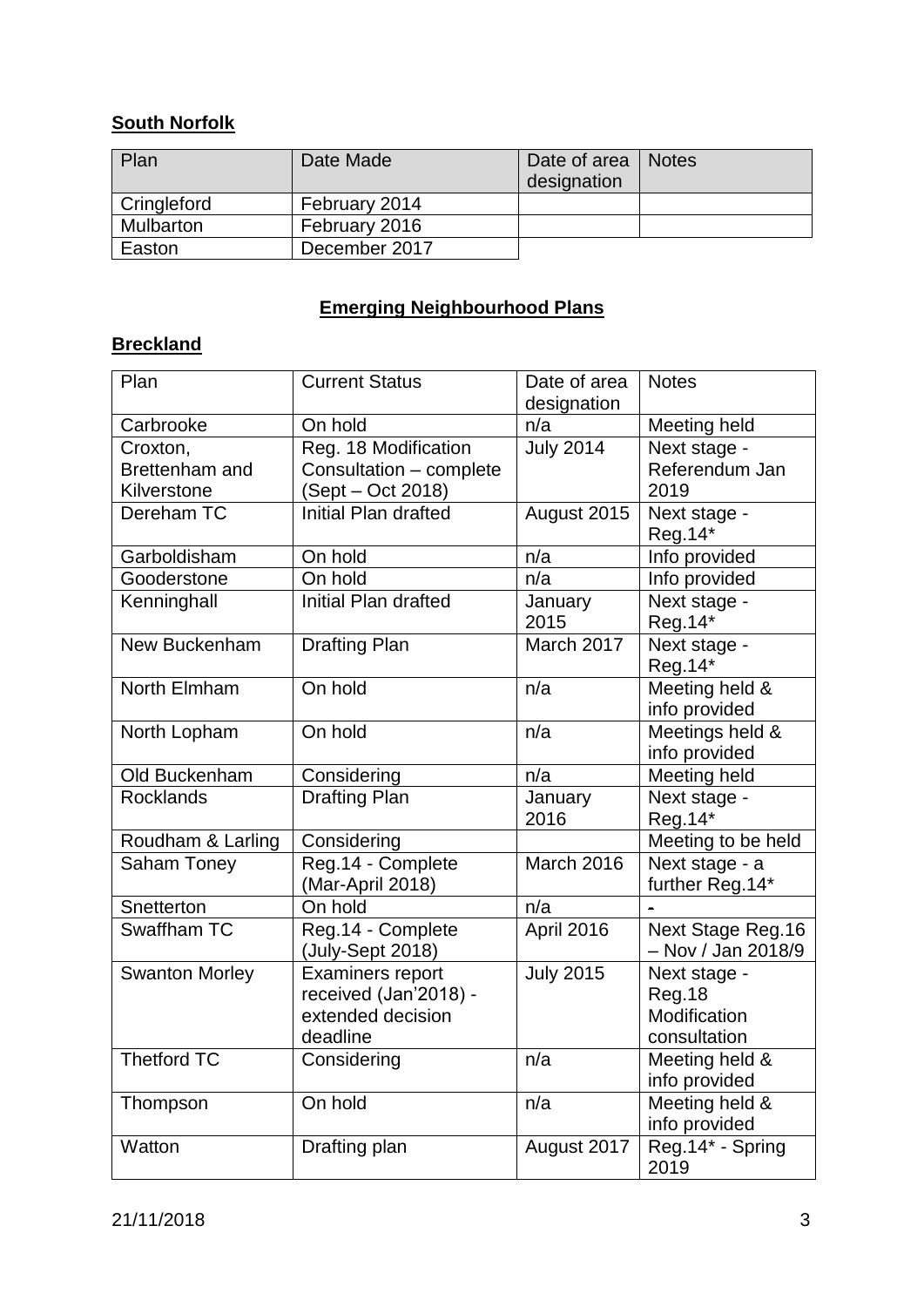#### **Broadland**

| Plan                          | <b>Current Status</b>                                          | Date of area<br>designation | <b>Notes</b>                                                                 |
|-------------------------------|----------------------------------------------------------------|-----------------------------|------------------------------------------------------------------------------|
| Aylsham                       | Reg 16 version expected<br>shortly (before end of<br>the year) | May 2013                    |                                                                              |
| Horstead with<br>Stanninghall | Draft in progress                                              | August 2016                 | Part in Broads                                                               |
| Spixworth                     | Draft in progress                                              | Oct 2017                    |                                                                              |
| <b>Thorpe St Andrew</b>       | Draft in progress                                              | April 2017                  | Part in Broads                                                               |
| Wroxham                       | Reg 16 expected by the<br>end of the year                      | May 2017                    | Part in Broads                                                               |
| Taverham                      | Draft in progress                                              | 9 January<br>2018           |                                                                              |
| <b>Buxton with Lamas</b>      | Progressing                                                    | 10 April<br>2018            |                                                                              |
| <b>Guestwick</b>              | Progressing                                                    | 11 May<br>2018              | Parish Meeting<br>and<br>Neighbourhood<br>Forum has now<br>been established. |

# **Great Yarmouth**

| Plan             | <b>Current Status</b>                      | Date of area<br>designation | <b>Notes</b>                                           |
|------------------|--------------------------------------------|-----------------------------|--------------------------------------------------------|
| Hopton-on-Sea    | Not proceeding (though<br>area designated) | March 2017                  | <b>Parish Council has</b><br>decided not to<br>proceed |
| Rollesby         | In early preparation.                      | March 2017                  | Part in Broads                                         |
| Winterton-on-Sea | In early preparation.                      | August 2017                 | Part in Broads                                         |
| Hemsby           | In early preparation                       | <b>Nov 2017</b>             | Part in Broads                                         |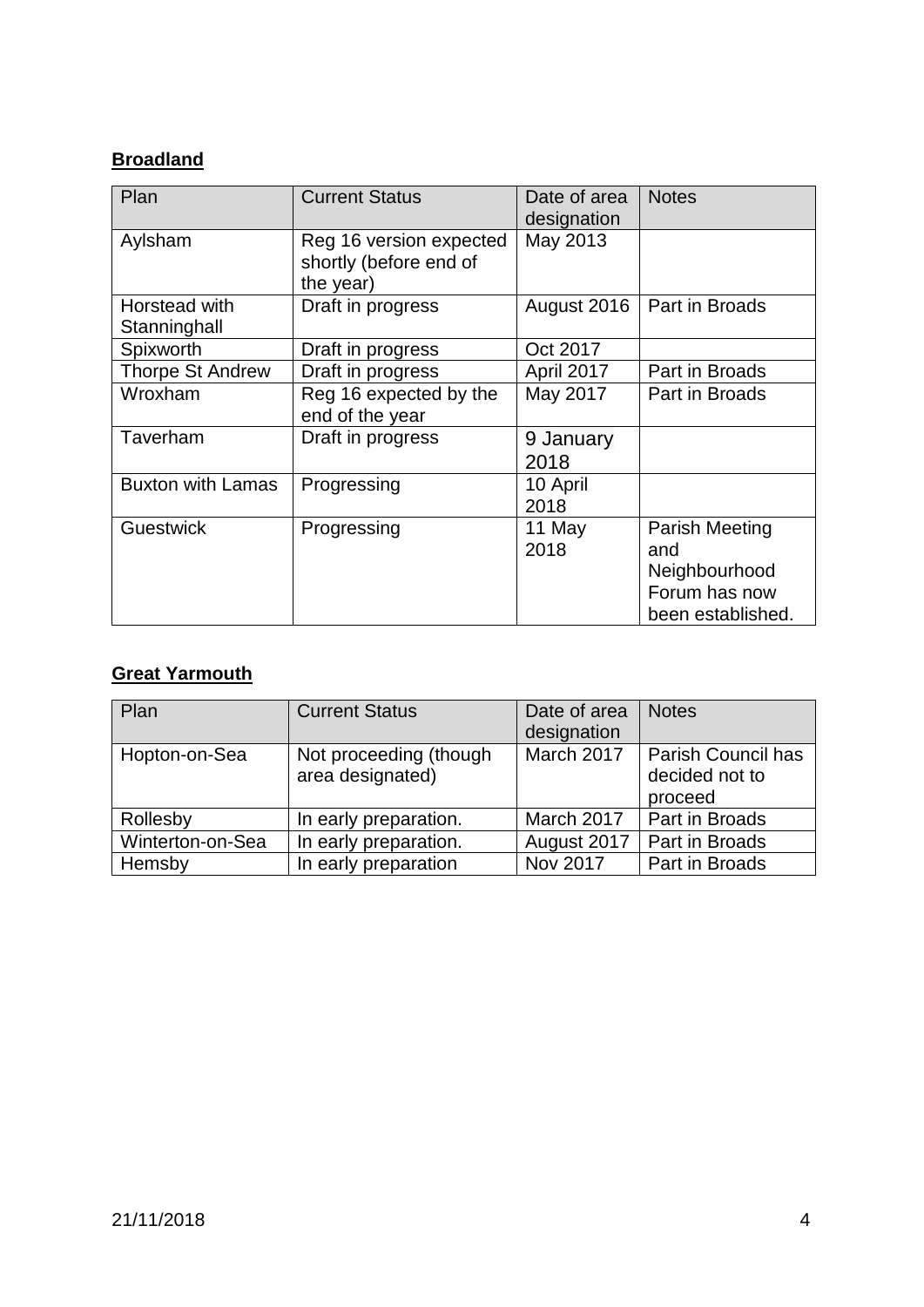# **King's Lynn and West Norfolk**

| Plan                     | <b>Current Status</b>                                              | Date of area<br>designation | <b>Notes</b>                     |
|--------------------------|--------------------------------------------------------------------|-----------------------------|----------------------------------|
| <b>Bircham</b>           | Designated but stalled                                             | <b>June 2013</b>            | No progress                      |
| <b>Castle Acre</b>       | Working on draft plan                                              | February<br>2017            |                                  |
| Dersingham               | Working on draft plan                                              | October<br>2017             |                                  |
| Downham Market           | Working on draft plan                                              | January<br>2016             |                                  |
| Gayton                   | Working on draft plan                                              | May 2017                    |                                  |
| Grimston,                | Working on draft plan                                              | October                     |                                  |
| Congham &                |                                                                    | 2017                        |                                  |
| Roydon                   |                                                                    |                             |                                  |
| Heacham                  | Working on draft plan                                              | May 2017                    |                                  |
| Holme next the<br>Sea    | Working on draft plan                                              | April 2016                  |                                  |
| Hunstanton               | SEA/HRA screening done                                             | February<br>2013            |                                  |
| <b>Old Hunstanton</b>    | Area Designation                                                   | <b>July 2018</b>            |                                  |
| Outwell                  | Working on draft plan                                              | October<br>2017             |                                  |
| Pentney                  | Area designation                                                   | Jan 2018                    |                                  |
| Sedgeford                | NCC consulted on sites in<br>Feb 18, SEA/HRA<br>Screening done     | <b>July 2016</b>            |                                  |
| Snettisham               | Submitted plan; Reg<br>16Consultation 8/05/18 -<br>22/6/18 (17:00) | <b>June 2016</b>            | Referendum 29th<br>November 2018 |
| <b>Stoke Ferry</b>       | Area Designation                                                   | October<br>2018             |                                  |
| Terrington St.<br>John   | Working on draft plan                                              | February<br>2017            |                                  |
| Thornham                 | Working on draft plan                                              | March 2017                  |                                  |
| <b>Tilney All Saints</b> | Working on draft plan                                              | <b>June 2016</b>            |                                  |
| Upwell                   | Working on draft plan                                              | November<br>2015            |                                  |
| <b>West Dereham</b>      | Designated Area - no<br>progress                                   | <b>July 2016</b>            | No progress                      |
|                          |                                                                    |                             |                                  |

#### **North Norfolk**

| Plan | <b>Current Status</b> | Date of area<br>designation | I Notes        |
|------|-----------------------|-----------------------------|----------------|
| Holt | Awaiting Reg 14       | December<br>2013            | Consultant led |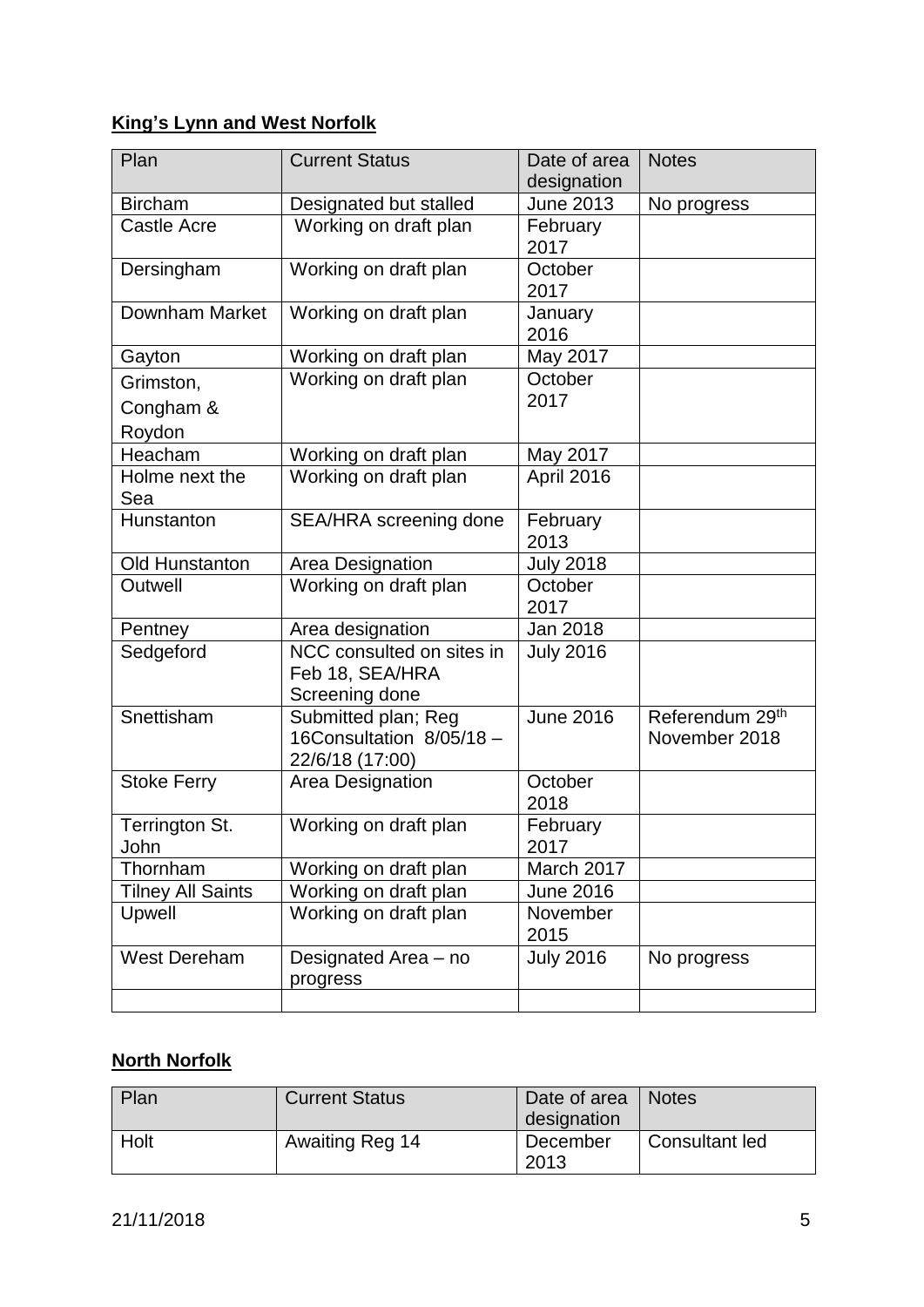| Corpusty and         | <b>Examination underway</b> | December   | Anticipated      |
|----------------------|-----------------------------|------------|------------------|
| Saxthorpe            | (Oct/Nov 2018) awaiting     | 2013       | submission May   |
|                      | <b>Inspectors Report</b>    |            | 2018             |
| Happisburgh          | Designated                  | February   | Limited progress |
|                      |                             | 2016       |                  |
| Overstrand           | Designated                  | October    | Limited progress |
|                      |                             | 2016       |                  |
| <b>Great Ryburgh</b> | Designated                  | April 2017 | Limited progress |
| <b>Blakeney</b>      | Designated                  | October    |                  |
|                      |                             | 2017       |                  |
| Wells next the       | Considering                 |            |                  |
| Sea                  |                             |            |                  |
| Sheringham           | Considering                 |            |                  |
|                      |                             |            |                  |

## **Norwich City**

| Plan                                                  | <b>Current Status</b>                                                                                                                                                                               | Date of area<br>designation | <b>Notes</b>                                                                                                                                                                                                                                      |
|-------------------------------------------------------|-----------------------------------------------------------------------------------------------------------------------------------------------------------------------------------------------------|-----------------------------|---------------------------------------------------------------------------------------------------------------------------------------------------------------------------------------------------------------------------------------------------|
| Cathedral<br>Magdalen and St<br>Augustine's<br>(CMSA) | Applications for<br>neighbourhood area and<br>neighbourhood forum -<br>currently pending<br>consideration.<br>City refused designation.<br>Smaller area designated<br>by City. New Forum<br>needed. | 25 June<br>2018             | Proposed area<br>includes part of<br><b>Broads Authority</b><br>are (stretch of<br>River Wensum)<br>Report for<br>decisions on both<br>applications went<br>to NCC Cabinet on<br>13 June, and to<br><b>BA Planning</b><br>Committee on 22<br>June |

# **South Norfolk**

| Plan                              | <b>Current Status</b>                               | Date of area<br>designation | <b>Notes</b>                   |
|-----------------------------------|-----------------------------------------------------|-----------------------------|--------------------------------|
| Dickleburgh and<br><b>Rushall</b> | Draft in progress                                   | <b>July 2017</b>            |                                |
| <b>Diss and District*</b>         | Vision & themes<br>consultation ended March<br>2018 | August 2017                 | Jointly with Mid<br>Suffolk DC |
| <b>Long Stratton</b>              | Reg 14 being drafted                                | <b>July 2016</b>            | <b>Progressing Reg</b><br>14   |
| Poringland                        | Draft in Progress                                   | November<br>2017            |                                |
| Wymondham                         | Considering                                         | n/a                         |                                |